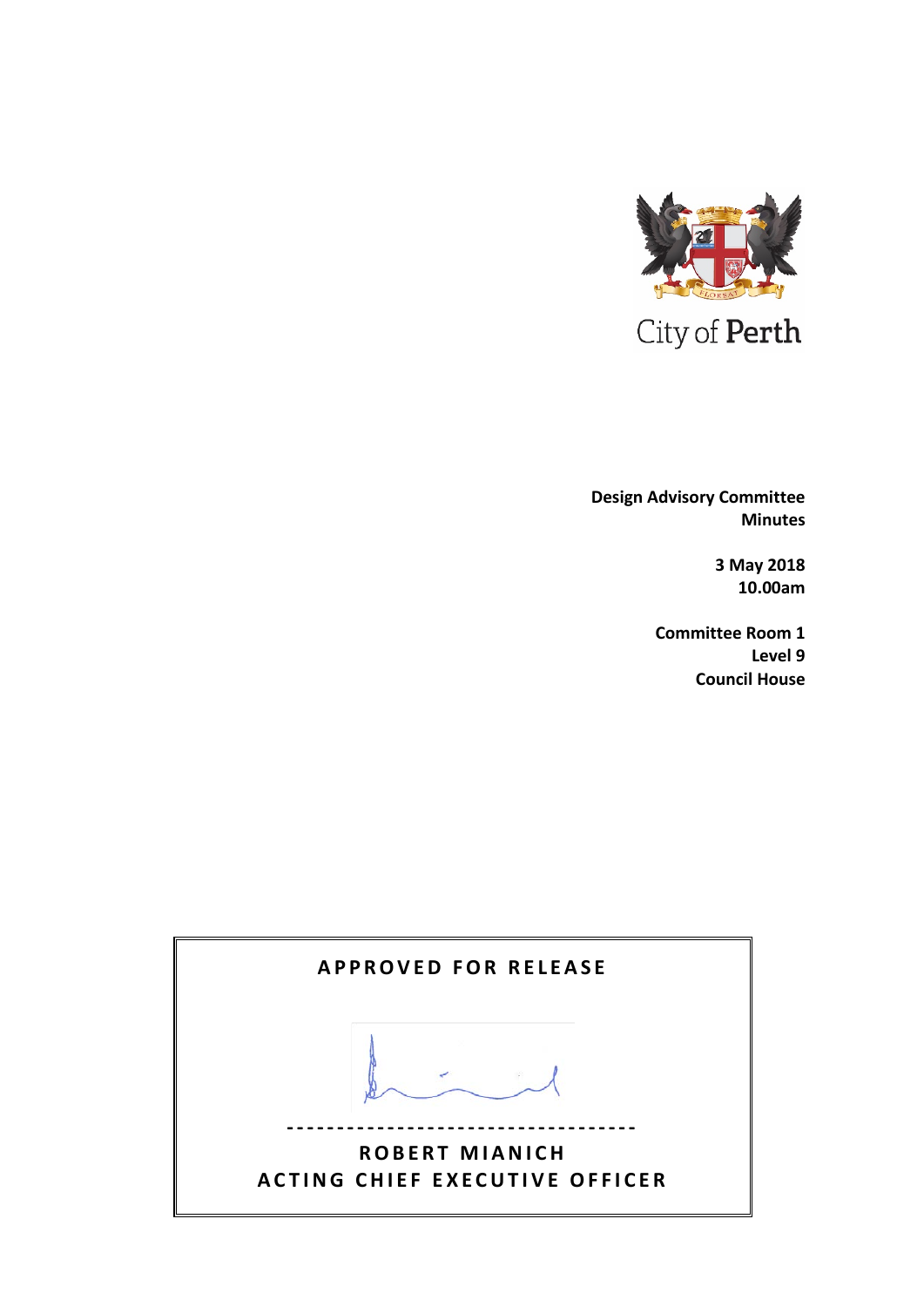

 **Design Advisory Committee Minutes**

> **3 May 2018 10.00am**

**Committee Room 1 Level 9 Council House**

Minutes to be noted at the next Design Advisory Committee meeting.

| THESE MINUTES ARE HEREBY CERTIFIED AS<br><b>NOTED</b> |
|-------------------------------------------------------|
| PRESIDING MEMBER'S SIGNATURE                          |
|                                                       |
|                                                       |
| DATF:----------------------------                     |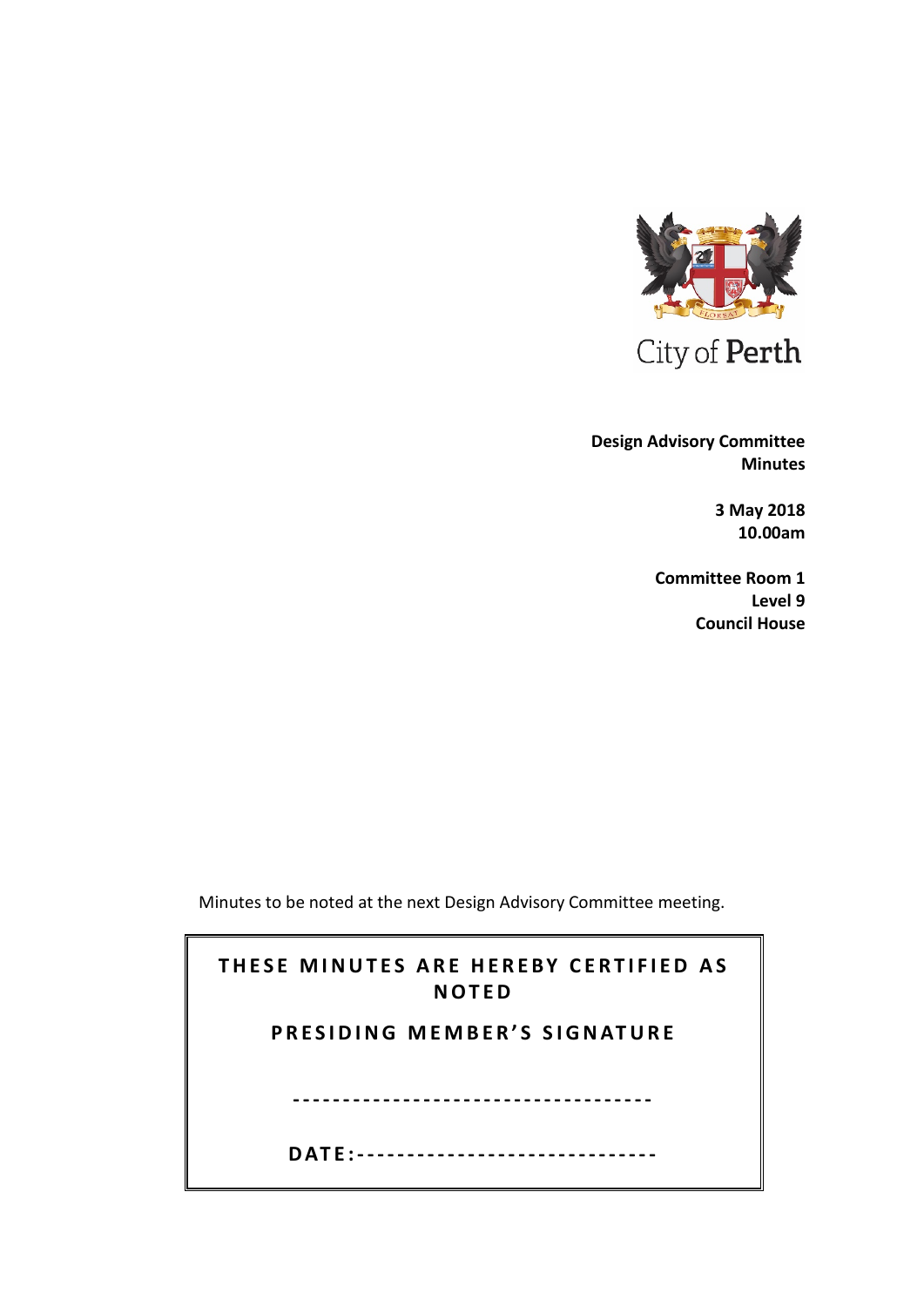Minutes of the Design Advisory Committee meeting of the City of Perth held in Committee Room 1, Ninth Floor, Council House, 27 St Georges Terrace, Perth on **Thursday, 3 May 2018**.

| <b>Members in Attendance:</b>  |                                                               |
|--------------------------------|---------------------------------------------------------------|
| Mr Karotkin                    | <b>Presiding Member</b>                                       |
| Ms Barrenger                   |                                                               |
| <b>Mr Ciemitis</b>             |                                                               |
| Mr Kerr                        | (Departed 11.07am)                                            |
| Mr Warn                        | (Arrived 10.09am)                                             |
| Ms Crook                       | Deputy for Mr MacKay (Departed 12.07pm)                       |
| Mr Hobbs                       | Deputy for Mr Kerr (Invited under section 6.6 Standing Orders |
|                                | Local Law 2009 at 11.55am)                                    |
| <b>Officers:</b>               |                                                               |
| Ms Smith                       | <b>Manager Development Approvals</b>                          |
| Mr Smith                       | <b>City Architect</b>                                         |
| Mr Gericke                     | Principal Statutory Planner (Departed 11.57am)                |
| Mr Colalillo                   | Senior Planning Officer (Departed 12.01pm)                    |
| Ms Vermeer                     | <b>Statutory Planner</b>                                      |
| Mr Fotev                       | 3D Model Coordinator                                          |
| Ms Rutgiliano                  | Governance Officer (Departed 10.17am)                         |
| Ms Phillips                    | Governance Officer                                            |
| <b>Guests and Deputations:</b> |                                                               |
| Mr Scanlan                     | <b>Scanlan Architects</b>                                     |
| Mr Beattie                     | <b>Element Engineering</b>                                    |
| Mr Rennick                     | <b>ScanlanArchitects</b>                                      |
| Mr Lees                        | <b>Element Engineering</b>                                    |
| Mr Ashton                      | <b>Element Engineering</b>                                    |
| Mr Morrison                    | Urbis                                                         |

Mr Osborne Dexus Mr Bell **APP Property and Infrastructure Specialists** 

#### **1. Declaration of Opening**

Mr Blaxland BN Group

**10.05am** The Presiding Member declared the meeting open.

# **2. Apologies and Members on Leave of Absence**

Mr Mackay - apology Ms Brookfield - apology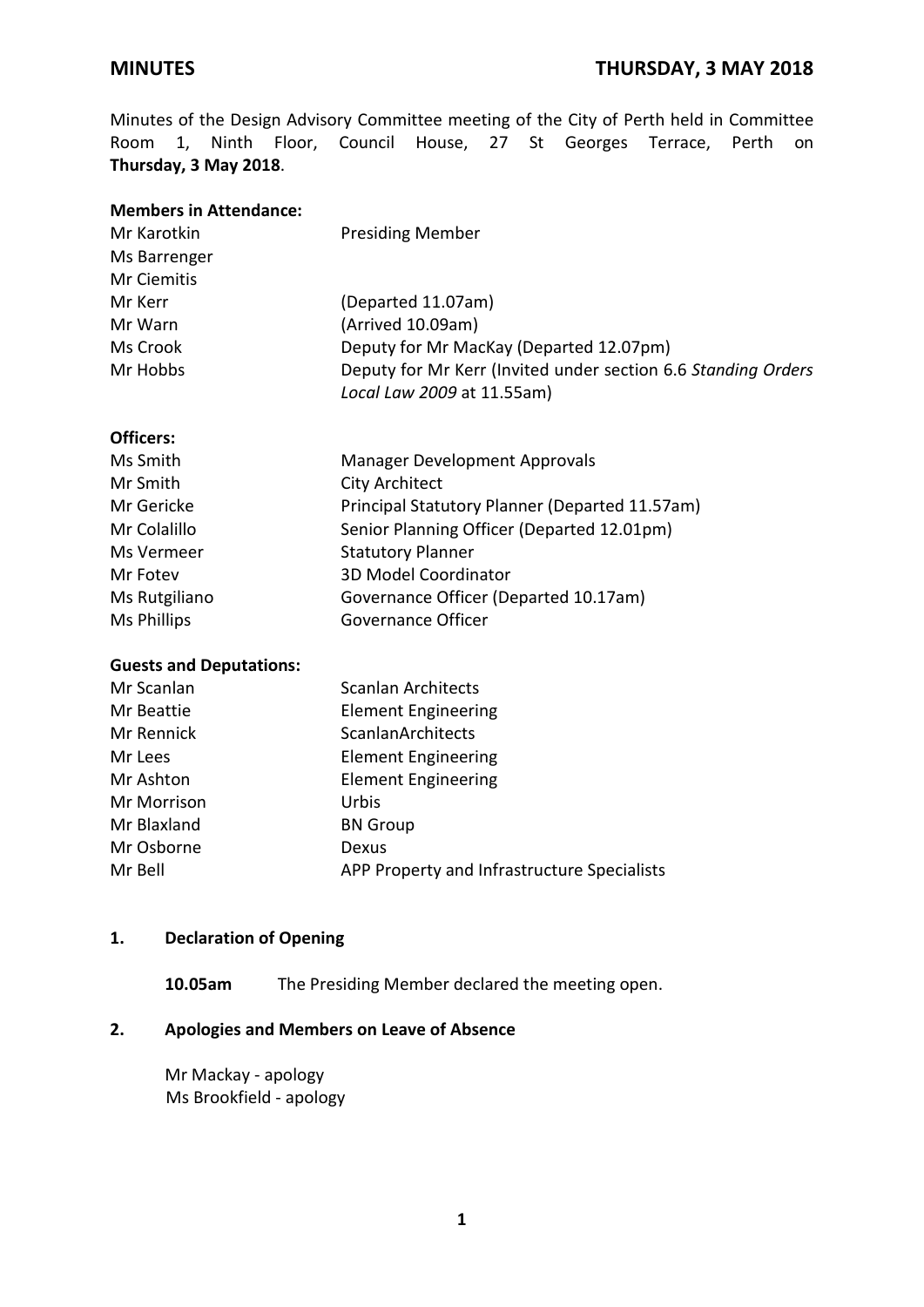# **10.09am** Mr Warn entered the meeting.

**3. Confirmation of Minutes – 5 April 2018**

*Moved Mr Ciemitis, seconded Ms Crook*

*That the minutes of the meeting of the Design Advisory Committee held on 5 April 2018 be confirmed as a true and correct record.*

# *The motion was put and carried*

The votes were recorded as follows:

**For:** Ms Barrenger, Mr Ciemitis, Mr Karotkin, Mr Kerr and Mr Warn.

**Against:** Nil

**4. Correspondence**

Nil

#### **5. Disclosures of Members' Interests**

| <b>Member/Officer</b>                  | Item No. | Item Title.                                                  | <b>Nature/Extent of Interest</b>                                                                                                                |
|----------------------------------------|----------|--------------------------------------------------------------|-------------------------------------------------------------------------------------------------------------------------------------------------|
| Mr Warren Kerr<br>6.2<br>(CM 82032/18) |          | 674-678 & 680-692 (Lots 100<br>& 101) Hay Street Mall, Perth | <b>Nature:</b> Direct Financial<br>Interest                                                                                                     |
|                                        |          | Refurbishment of and<br><b>Additions to Carillon City</b>    | <b>Extent:</b> Hames Sharley of<br>which Mr Kerr is a Director<br>and shareholder provides<br>architectural services to<br>the landowner Dexus. |

**10.17am** Governance Officer (Ms Rutigliano) left the meeting.

#### **6. Briefings and Deputations**

**PRESENTATION: Agenda Item 6.1** – 39 (Lots 4 And 551), 41 (Lot 1) and 47 - 55 (Lots 1 and 2) Milligan Street and 469 (Lot 2) and 471 (Lots 66 and 550) Murray Street, Perth – Mixed-Use Development Comprising a 28 Level Office and Residential Building Containing 19 Multiple Dwellings, a 36 Level Hotel Building Containing 406 Hotel Rooms and Associated Dining and Retail Uses and a Total of 100 Tenant and 137 Public Car Parking Bays – Bonus Plot Ratio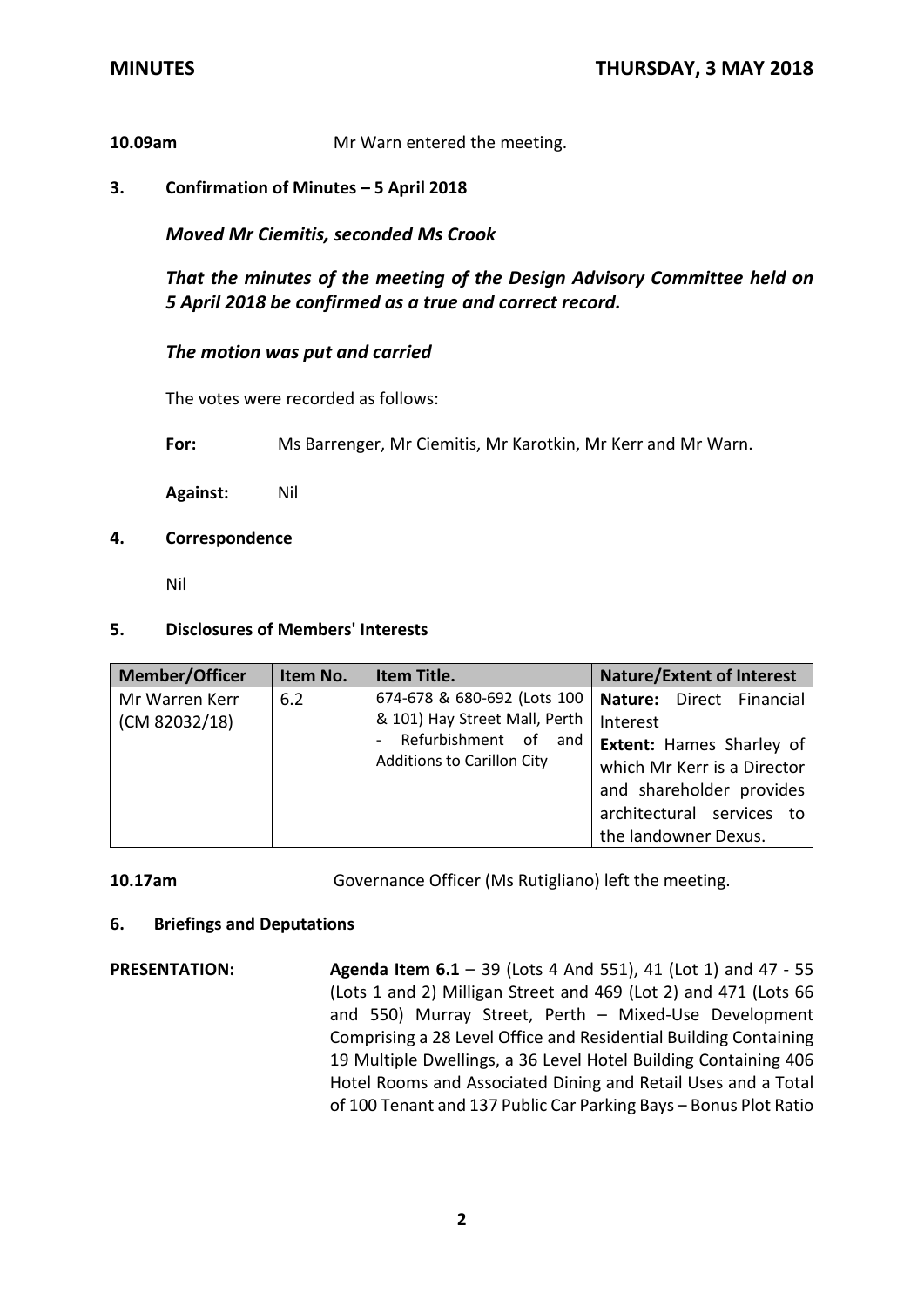| 10.16am              | The Senior Planning Officer commenced the presentation and<br>provided a brief overview of the proposed development<br>application. The Senior Planning Officer and City Architect then<br>answered questions from the Design Advisory Committee.                                                                                                                                                                                                                            |
|----------------------|------------------------------------------------------------------------------------------------------------------------------------------------------------------------------------------------------------------------------------------------------------------------------------------------------------------------------------------------------------------------------------------------------------------------------------------------------------------------------|
| 10.21am              | The presentation concluded.                                                                                                                                                                                                                                                                                                                                                                                                                                                  |
| 10.22am              | Senior Statutory Planner left the meeting and returned.                                                                                                                                                                                                                                                                                                                                                                                                                      |
| <b>DEPUTATION:</b>   | <b>Agenda Item 6.1</b> - 39 (Lots 4 And 551), 41 (Lot 1) and 47 - 55<br>(Lots 1 and 2) Milligan Street and 469 (Lot 2) and 471 (Lots 66<br>and 550) Murray Street, Perth - Mixed-Use Development<br>Comprising a 28 Level Office and Residential Building Containing<br>19 Multiple Dwellings, a 36 Level Hotel Building Containing 406<br>Hotel Rooms and Associated Dining and Retail Uses and a Total<br>of 100 Tenant and 137 Public Car Parking Bays - Bonus Plot Ratio |
| 10.37am              | Mr Scanlan and Mr Beattie commenced the deputation and<br>provided a brief overview of the proposed development<br>application. Mr Scanlan and Mr Beattie then answered questions<br>from the Design Advisory Committee.                                                                                                                                                                                                                                                     |
| 11.03am              | The deputation concluded.                                                                                                                                                                                                                                                                                                                                                                                                                                                    |
| 11.07am              | Mr Kerr departed the meeting and did not return.                                                                                                                                                                                                                                                                                                                                                                                                                             |
| <b>PRESENTATION:</b> | Agenda Item 6.2 - 674-678 & 680-692 (Lots 100 & 101) Hay<br>Street Mall, Perth - Refurbishment of and Additions to Carillon<br>City                                                                                                                                                                                                                                                                                                                                          |
| 11.08am              | The Statutory Planner commenced the presentation and<br>provided a brief overview of the proposed development<br>application.                                                                                                                                                                                                                                                                                                                                                |
| 11.14am              | The presentation concluded.                                                                                                                                                                                                                                                                                                                                                                                                                                                  |
| 11.15am              | The Statutory Planner left the meeting and returned.                                                                                                                                                                                                                                                                                                                                                                                                                         |
| <b>DEPUTATION:</b>   | Agenda Item 6.2 - 674-678 & 680-692 (Lots 100 & 101) Hay<br>Street Mall, Perth - Refurbishment of and Additions to Carillon<br>City                                                                                                                                                                                                                                                                                                                                          |
| 11.15am              | Mr Morrison and Mr Blaxland commenced the deputation and<br>provided a brief overview of the proposed development<br>application. Mr Morrison and Mr Blaxland then answered<br>questions from the Design Advisory Committee.                                                                                                                                                                                                                                                 |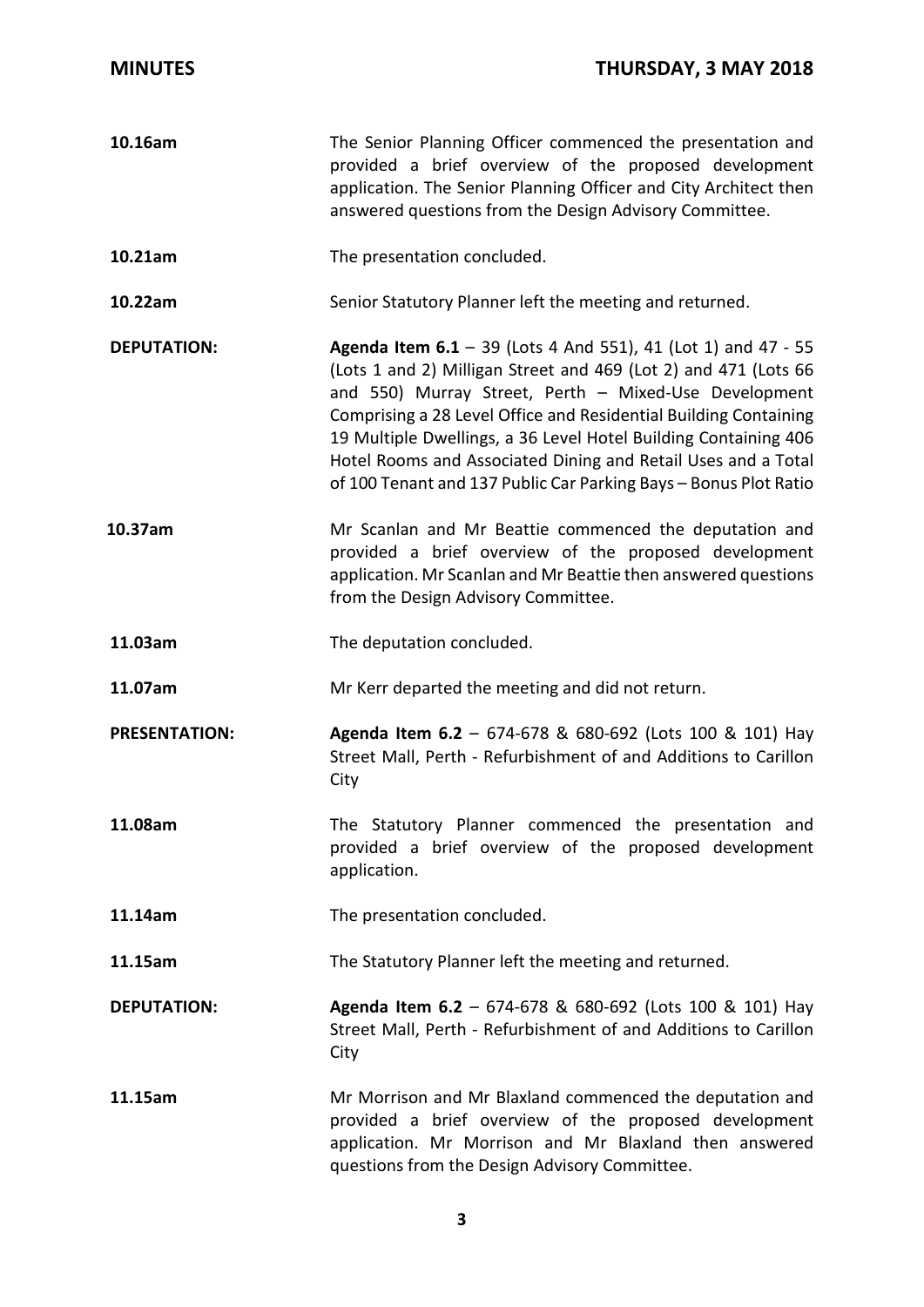| 11.41am | The deputation concluded.                                                                                                                                                                    |
|---------|----------------------------------------------------------------------------------------------------------------------------------------------------------------------------------------------|
| 11.57am | Principal Statutory Planner left the meeting.                                                                                                                                                |
| 11.03am | Senior Statutory Planner left the meeting.                                                                                                                                                   |
| 11.55am | The Presiding Member in accordance with (section 6.6) Standing<br>Orders Local Law 2009 invited Mr Hobbs to the Committee as<br>Mr Kerr departed due to a Declaration of Financial Interest. |

#### **6. Reports**

**Item 6.1 39 (Lots 4 And 551), 41 (Lot 1) and 47 - 55 (Lots 1 and 2) Milligan Street and 469 (Lot 2) and 471 (Lots 66 and 550) Murray Street, Perth – Mixed-Use Development Comprising a 28 Level Office and Residential Building Containing 19 Multiple Dwellings, a 36 Level Hotel Building Containing 406 Hotel Rooms and Associated Dining and Retail Uses and a Total of 100 Tenant and 137 Public Car Parking Bays – Bonus Plot Ratio**

# *Moved Mr Hobbs, seconded Ms Crook*

*That the Design Advisory Committee, having considered the design and the awarding of bonus plot ratio for the mixed-use development comprising a 28 level office and residential building containing 19 multiple dwellings, a 36 level hotel building containing 406 hotel rooms and associated dining and retail uses and a total of 100 tenant and 137 public car parking bays at 39 (Lots 4 and 551), 41 (Lot 1) and 47 - 55 (Lots 1 and 2) Milligan Street and 469 (Lot 2) and 471 (Lots 66 and 550) Murray Street, Perth:*

- *1. in respect to compliance with the City's Bonus Plot Ratio Policy 4.5.1:*
	- *1.1 supports for the awarding of 20% bonus plot ratio for the provision of a new special residential use (hotel) designed in accordance with the City's Special Residential (Serviced and Short Term Accommodation) Policy 3.9;*
	- *1.2 supports the awarding of 20% bonus plot ratio for the conservation of the heritage listed Pearl Villa and portions of the Hostel Milligan in accordance with the City's Heritage Policy 4.10, noting that more attention has been given to conservation works in comparison with the previous application for the site and subject to the structure of the glass box structure abutting the Hostel Milligan façade being further refined and ensuring it does not project forward of the heritage facade; and*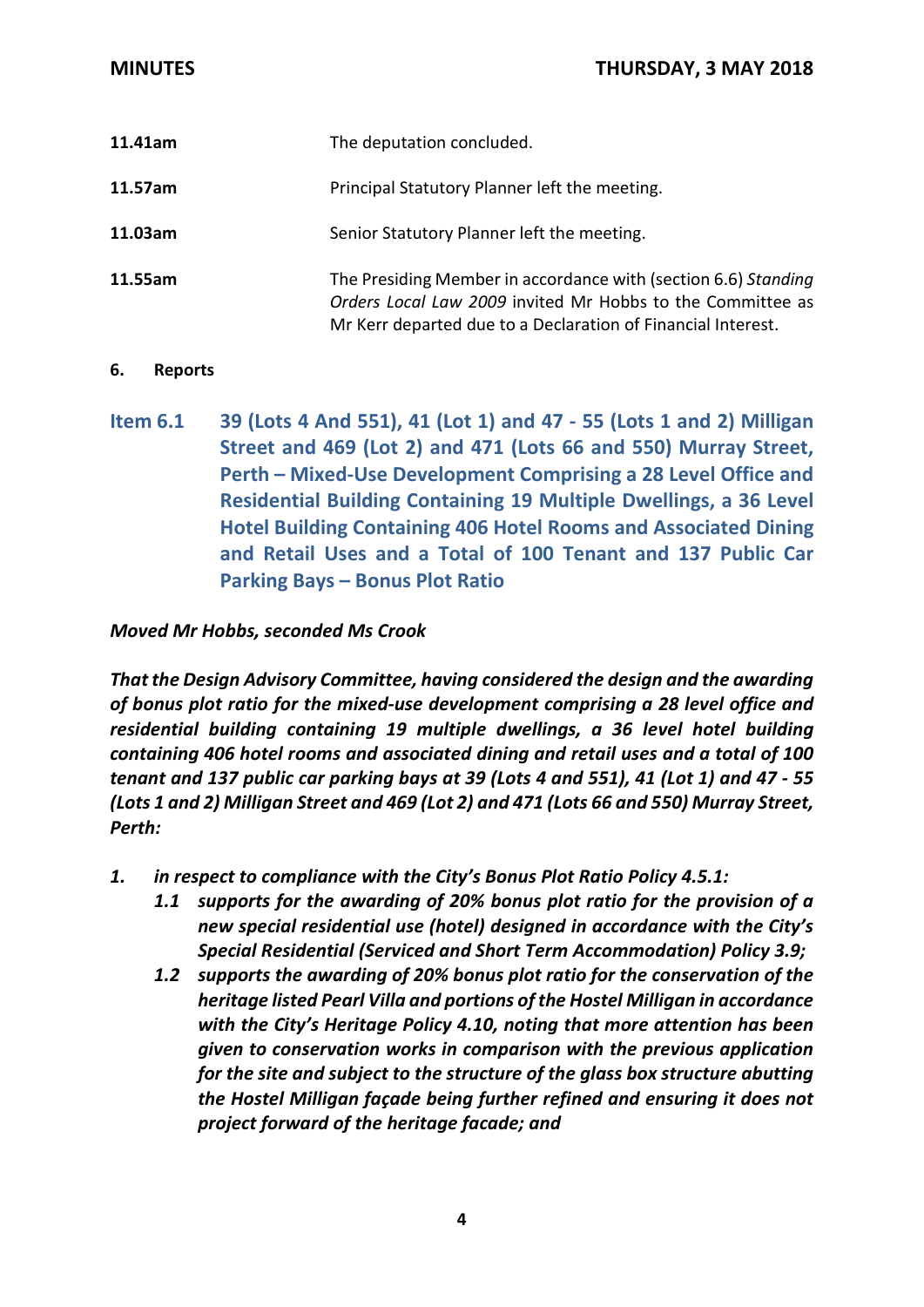- *1.3 supports the awarding of 10% bonus plot ratio for the provision of a Residential use subject to the apartments being used for long-term or permanent residential accommodation only; the quality of the lower level apartments being reviewed with all apartments being provided with a minimum 10m2 balcony; and the applicant satisfactorily addressing how the potential for conflict between occupants of the office and residential uses within the office/residential tower will be managed, noting the provision of a common lobby for the offices and upper level/penthouse apartments.*
- *2. supports the overall design and quality of the development, noting the hotel component is consistent with the previous approval for the site, the commitment to designing the proposed offices to be 5 Star Green Star and that the design of the upper levels of the office/residential tower are still to be further developed;*
- *3. generally supports the development's presentation to the streets but considers that the following maters require further design attention and review:*
	- *3.1 the location of the fire control room fronting Milligan Street; and*
	- *3.2 the width and scale of the car park entrances;*
	- *3.3 the design of the glass box abutting the Hostel Milligan to enhance the way in which the development reveals Pearl Villa;*
- *4. notes that there will be variations to the maximum street building height for the office/residential tower but that this will be slightly reduced in comparison with the previously approved residential tower and can be supported subject to the applicant adequately addressing the aesthetic treatment of the blank elevations, particularly the western elevation, so as not to detract from the local amenity; and*
- *5. considers that the opportunity exists for the planting of substantial trees within the forecourt areas of the hotel and office buildings and seeks confirmation that the development will be designed to accommodate the scale of trees and planting indicated in the submitted perspectives.*

# *The motion was put and carried*

The votes were recorded as follows:

**For:** Ms Barrenger, Mr Ciemitis, Ms Crook, Mr Hobbs, Mr Karotkin and Mr Warn.

**Against:** Nil

**12.07pm** Ms Crook left the meeting.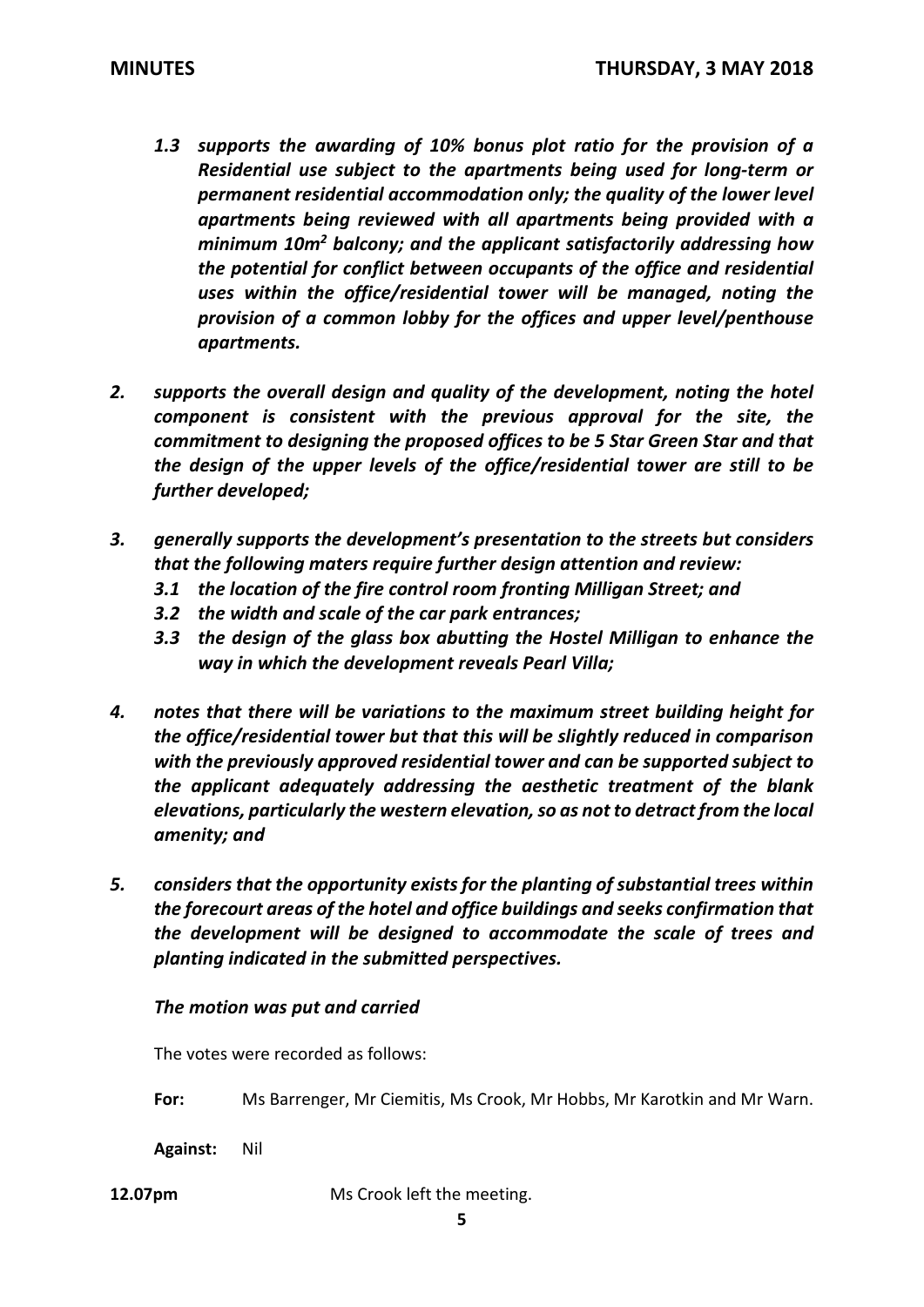# **Item 6.2 674-678 & 680-692 (Lots 100 & 101) Hay Street Mall, Perth - Refurbishment of and Additions to Carillon City**

# *Moved Mr Ciemitis, seconded Mr Warn*

*That the Design Advisory Committee, having considered the design for the proposed refurbishment of and additions to the Carillon City at 674-678 & 680-692 (Lots 100 & 101) Hay Street Mall, Perth:*

- *1. commends the proposed improvements to pedestrian circulation, dwell spaces and way-finding within the development;*
- *2. notes that the reconfigured tenancy layout will be designed and serviced to provide adaptability and retail diversity to cater for changing retail trends and leasing strategies, and suggests that further consideration be given to providing opportunities for greater activation of the mall frontages, particularly at night time;*
- *3. considers that the proposed Murray Street Mall façade is an appropriate design solution, given the dimension of the Mall, the development's presentation to Forrest Place and the design of other recently approved refurbishments of key retail facilities in the area. The Committee notes that the Level 3 terraces fronting the Mall will be amended to provide an active frontage to the development, enabling passive surveillance and views between the terrace and the public realm, however considers that the metal 'curtains' should have some environmental benefit/function to the development rather than primarily being an aesthetic design element and that more development is required in relation to the effectiveness of the glass box canopy, noting that the current scheme will need to be reconsidered if the approved design of the adjoining pedestrian bridge changes;*
- *4. acknowledges that the Hay Street Mall façade can afford to present as a modern intervention within the streetscape but considers that the scale and form of the proposed façade does not fit the character of the Mall, in particular at the interface with adjacent buildings. The Committee notes that the design of the façade is to be amended, incorporating the reinterpretation of the carillon bells and solid blades to the edges of the façade to better address visual scale of the 'curtain' and the interface of the facade with the adjacent buildings, providing an improved transition to the existing streetscape;*
- *5. notes that the plant and building services will be integrated with the design of the building and be screened from view and that details of the location and design of the plant needs to be further developed;*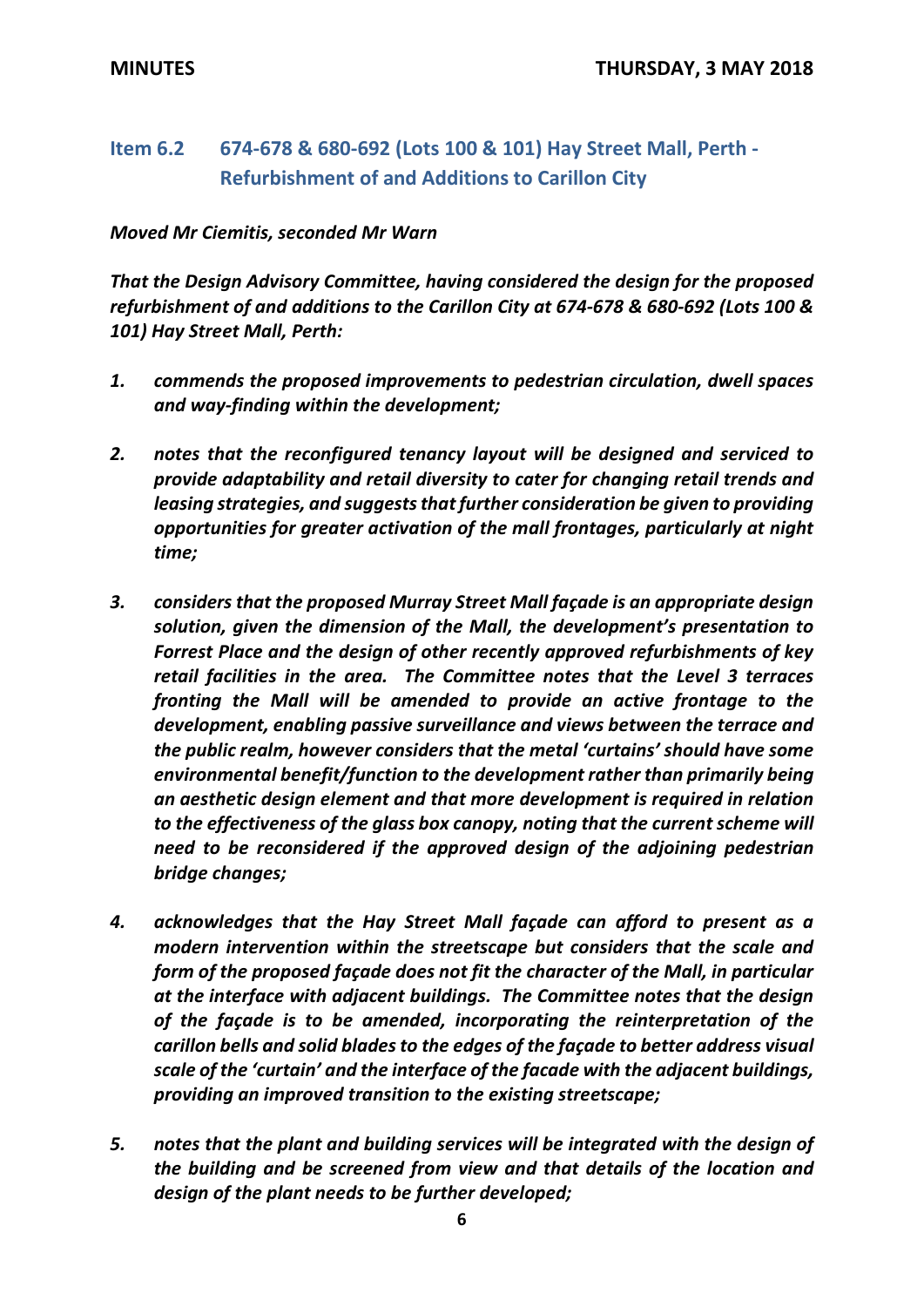- *6. considers that the design and location of the awnings should be reviewed to ensure effective levels of pedestrian shelter and comfort, particularly shading, are provided along both Mall frontages;*
- *7. notes the use of metal 'curtains' as a contemporary design feature to the facades but questions the robustness and adaptability of this design approach and material pallet;*
- *8. notes that consideration will be given to designing the roof to enable activation of the roof space to the south of the existing office tower and to cater for current and future uses and any subsequent development stages on the site.*

# *The motion was put and carried*

The votes were recorded as follows:

**For:** Ms Barrenger, Mr Ciemitis, Mr Hobbs, Mr Karotkin and Mr Warn.

**Against:** Nil

**7. Motions of which previous notice has been given**

Nil

#### **8. General Business**

1.1 Responses to General Business from a Previous Meeting

#### DAC Attendance

Governance are currently determining the appropriateness of Commissioners attending DAC meetings as observers.

Disclosures of Interest Ms Barrenger requested Neil Douglas provide a brief at the DAC meeting Thursday, 31 May 2018.

1.2 New General Business

Nil.